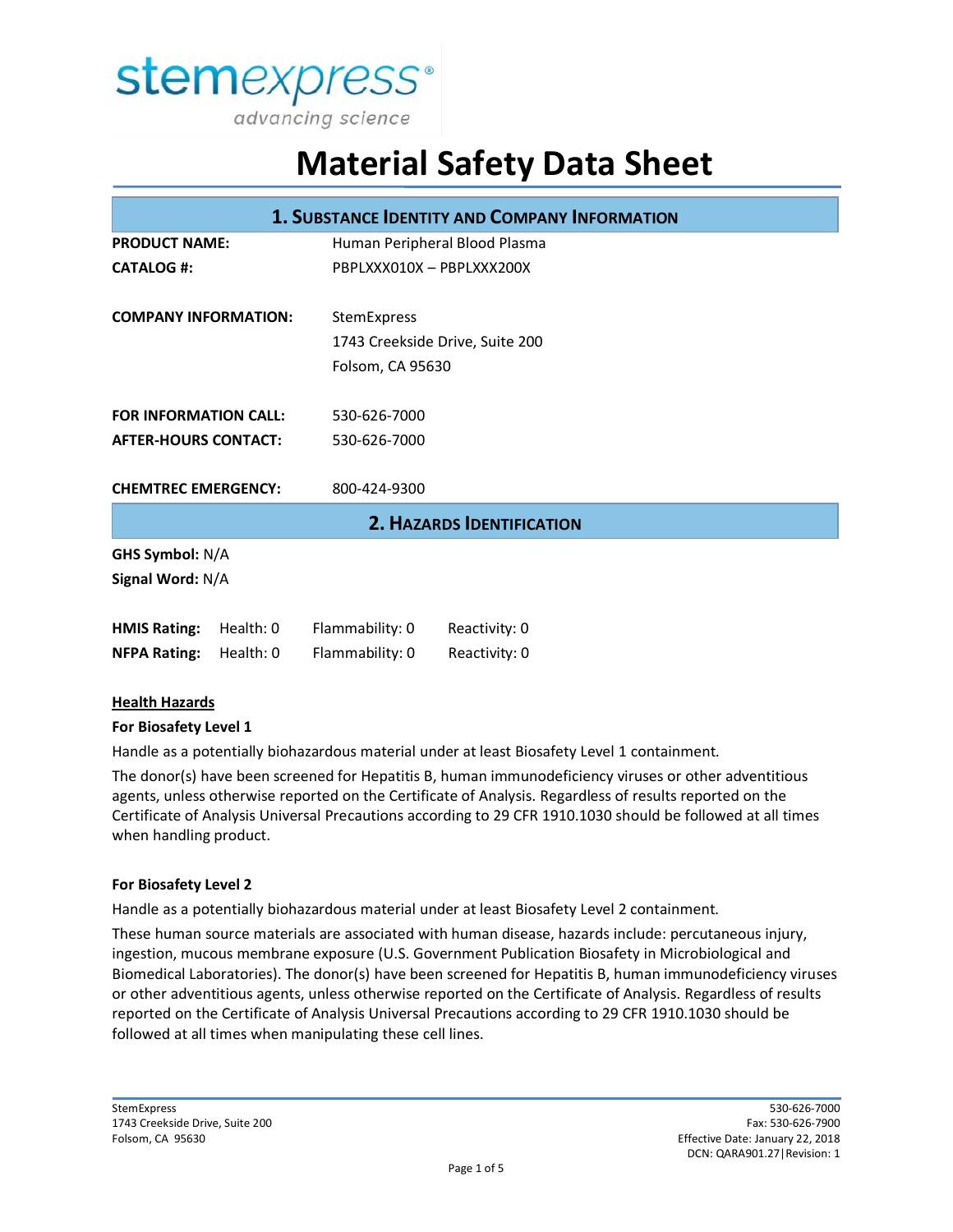

advancing science

# **Material Safety Data Sheet**

#### **Route of Exposure**

**Eye Contact:** May cause mild irritation

**Skin Contact:** Possible mild irritation

**Skin Absorption:** Data not available

**Inhalation:** May be harmful if inhaled. Material may be irritating to mucous membranes

**Ingestion:** May be harmful if swallowed

**Parenteral Exposure:** Data not available

## **3. COMPOSITION/INFORMATION ON INGREDIENTS**

This material is derived from a human source and may contain: sodium heparin; Ethylenediaminetetraacetic acid (EDTA); Anticoagulant Citrate Dextrose Solution A (ACD-A); citrate phosphate double dextrose adenine (CP2D-1); Streck.

This substance contains no ingredients at concentrations to be considered hazardous as defined by OSHA 29CFR 1910.1200 however this product should be handled according to good lab practices, with proper personal protective equipment, proper engineering controls and within the parameters of the purchaser's chemical hygiene plan.

## **4. FIRST AID MEASURES**

#### **Report to your Safety Office and Seek Medical Attention as Soon as Possible**

**Ingestion**: If person is unconscious seek emergency medical attention; never give anything by mouth to an unconscious person. If the person is conscious wash mouth out with copious amounts of water and call a physician. Do not induce vomiting unless directed to do so by a physician.

**Inhalation**: If person is unconscious seek emergency medical attention, if person is conscious remove to fresh air and call a physician.

**Dermal Exposure:** Immediately wash skin with copious amounts of water followed by washing with soap and copious amounts of water. Remove all contaminated clothing.

**Eye Exposures:** Flush eyes with copious amounts of water for at least 15 minutes with eyelids separated and call a physician.

**Puncture Wound:** Wash thoroughly with soap and water. Allow to bleed freely. Call a physician.

**Notes to Physician**: Treat symptomatically and supportively.

## **5. FIRE FIGHTING MEASURES**

**General:** Wear self-contained breathing apparatus in pressure demand, MSHA/NIOSH approved. During a fire, irritating and toxic gases may be generated by thermal decomposition.

**Extinguishing Media:** Water spray, carbon dioxide, dry chemical powder, Halon (where regulations permit), or appropriate foam.

**Autoignition Temperature:** N/A

**Explosion Limits:** N/A

**Flash Point:** Data not available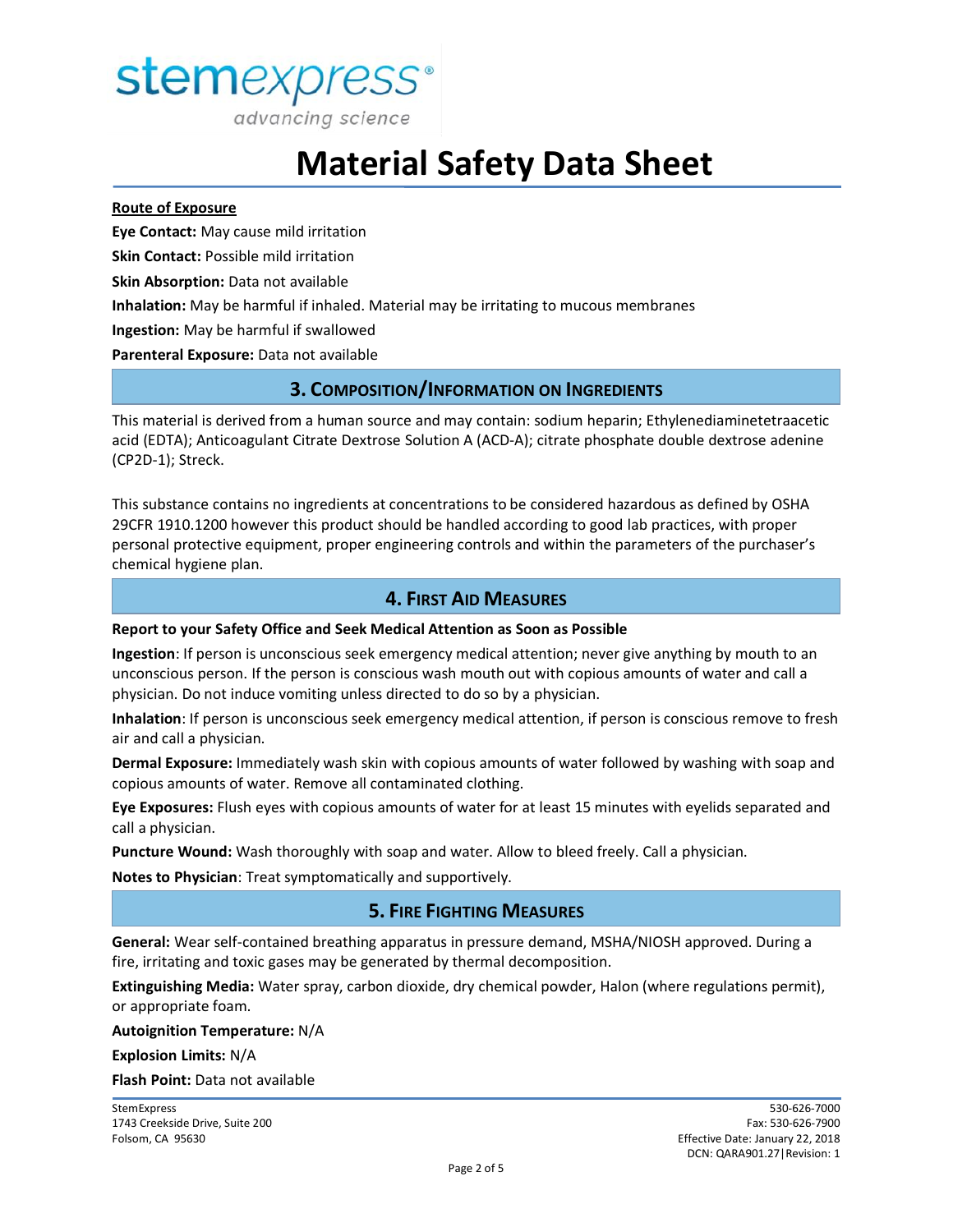

# **6. ACCIDENTAL RELEASE MEASURES**

**Use Personal Protective Equipment:** Including chemical splash goggles, chemical resistant gloves, and appropriate clothing to prevent skin exposure. In addition, a respiratory protection program that complies with OSHA 29 CFR 1910.134 and ANSI Z88.2 requirements or European Standard EN 149 must be followed whenever workplace conditions warrant respirator use.

#### **Methods for Cleaning Up**

**Patient/Victim:** Wash with soap and water. Work clothes should be laundered separately. Launder contaminated clothing before re-use. Do not take clothing home.

**Equipment/Environment:** Allow aerosols to settle; wearing protective clothing, gently cover spill with paper towel and apply 1% sodium hypochlorite, starting at perimeter and working towards the center; allow sufficient contact time before clean-up (30 min).

**Note: The use of additional PPE may be necessary for cleaning solutions.**

### **7. HANDLING AND STORAGE**

Handle and store according to instructions on product information sheet and label.

**Special Requirements:** Follow established laboratory procedures when handling material.

## **8. EXPOSURE CONTROLS AND PERSONAL PROTECTION**

**Engineering Controls:** The use and storage of this material requires user to maintain and make available appropriate eyewash and safety shower facilities. Use fume hood or other appropriate ventilation method to keep airborne concentrations a low as possible.

**Personal Protective Equipment:** Including safety glasses or goggles, chemical resistant gloves, and appropriate clothing to prevent skin exposure. In addition, a respiratory protection program that complies with OSHA 29 CFR 1910.134 and ANSI Z88.2 requirements or European Standard EN 149 must be followed whenever workplace conditions warrant respirator use.

**Exposure Limits:** No exposure limits for this material have been established by ACGIH, NIOSH, or OSHA. There are no Vacated OSHA PEL for this material.

### **9. PHYSICAL AND CHEMICAL PROPERTIES**

**Physical State:** Aqueous Liquid or Frozen **Color:** N/A **pH:** Approximately 7.0 to 7.6 **Melting Point:** No Data Available **Boiling Point**: Approximately 100ºC

**Freezing Point:** Approximately 0ºC **Flash Point:** No Data Available **Ignition Temperature:** No Data Available **Lower/Upper Explosion limit:** No Data Available **Water Solubility:** No Data Available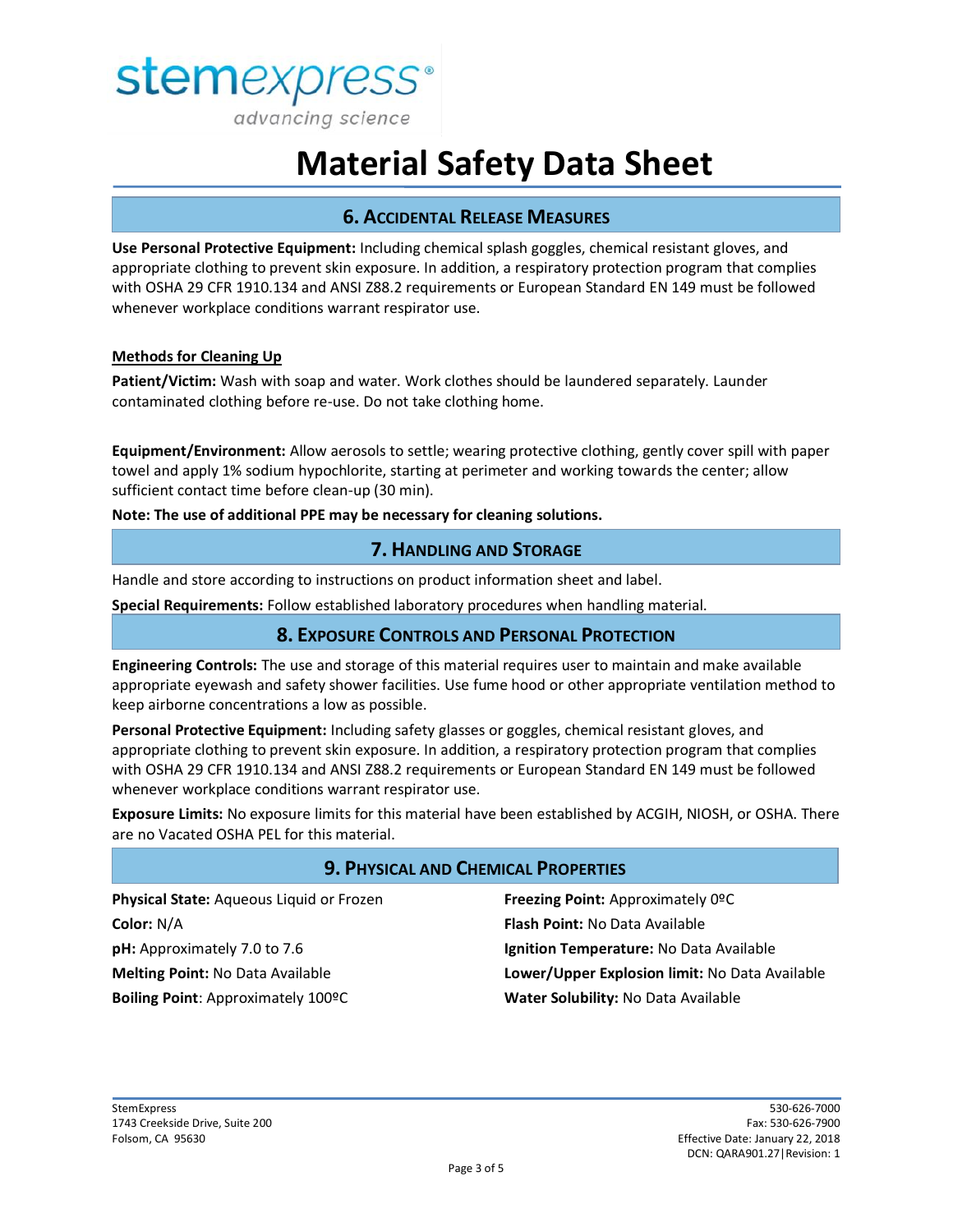

# **10. STABILITY AND REACTIVITY**

**Chemical Stability:** Stable

**Conditions to Avoid:** No information available

**Incompatibility:** strong oxidizing agents

**Hazardous Decomposition/By-Products:** Carbon monoxide, carbon dioxide, oxides of nitrogen

**Hazardous Polymerization:** Will not occur

## **11. TOXICOLOGICAL INFORMATION**

**Toxicity Data:** Data not available

**Effects of Short Term Exposure:** Data not available

**Effects of Long Term or Repeated Exposure:** Data not available

**Sensitization of Product:** Data not available

**Chronic Exposure–Teratogen:** Data not available

**Chronic Exposure–Mutagen:** Data not available

**Chronic Exposure–Reproductive Hazard:** Data not available

No Information was found in relation to: RTECS, LD50/LC50, Carcinogenicity, Epidemiology, Teratogenicity, Reproductive effects, Mutagenicity, or Neurotoxicology.

**Note: The toxicological properties of this substance have not been fully investigated.**

## **12. ECOLOGICAL INFORMATION**

No ecological information available.

### **13. DISPOSAL CONSIDERATIONS**

**Waste Disposal Method:** Hazardous waste generators are required to determine if a discarded chemical is classified as a hazardous waste according to 40 CFR Part 261.3. In addition, waste generators must consult about and comply with all state and local regulations to ensure compliance.

### **14. TRANSPORT INFORMATION**

**Land Transport (ADR/RID):** Not a dangerous good in sense of this transport regulation.

**Inland Water Ways Transport (ADN):** Not a dangerous good in sense of this transport regulation. Sea Transport (IMDG): Not a dangerous good in sense of this transport regulation.

**Air Transport (ICAQ-TP / IATA-DGR):** Not a dangerous good in sense of this transport regulation DOT Classification: Not a DOT controlled material (United States)

### **15. REGULATORY INFORMATION**

This substance is not listed on the TSCA Inventory. It is for research and development use only. This substance is not SARA listed.

**US Federal Regulations: SARA 313:** This product is not regulated by SARA CAA, Section 112, Hazardous Air Pollutants (HAPs) (40 CFR 61): This product does not contain HAPs.